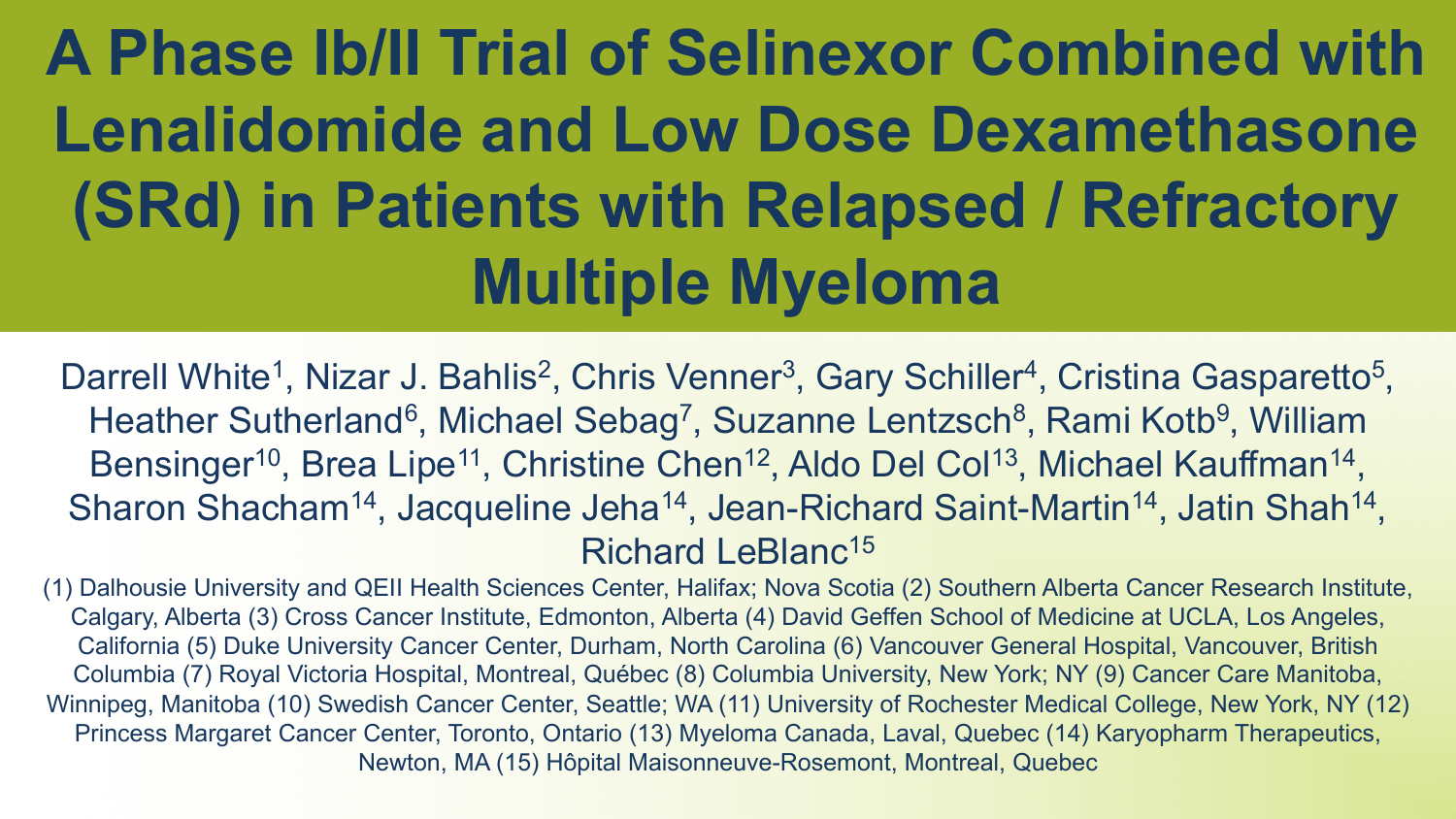### **Selinexor Mechanism of Action**



- Exportin 1 (XPO1) is the major nuclear export protein for tumor suppressor proteins (TSPs), the glucocorticoid receptor (GR), and eIF4Ebound oncoprotein mRNAs (e.g., c-Myc, BCL-xL, MDM2, cyclins)
- § Selinexor, an oral selective inhibitor of XPO1 mediated nuclear export (SINE) compound, reactivates multiple TSPs relevant to MM including p53, IkB and FOXO, reactivates the GR when given with steroids, reduces c-Myc levels, and overcomes MDM2-mediated p53 degradation
- Selinexor has demonstrated single agent activity in patients with heavily pretreated refractory myeloma
- § Selinexor demonstrated synergistic activity in combination with pomalidomide and lenalidomide *in vitro* and *in vivo*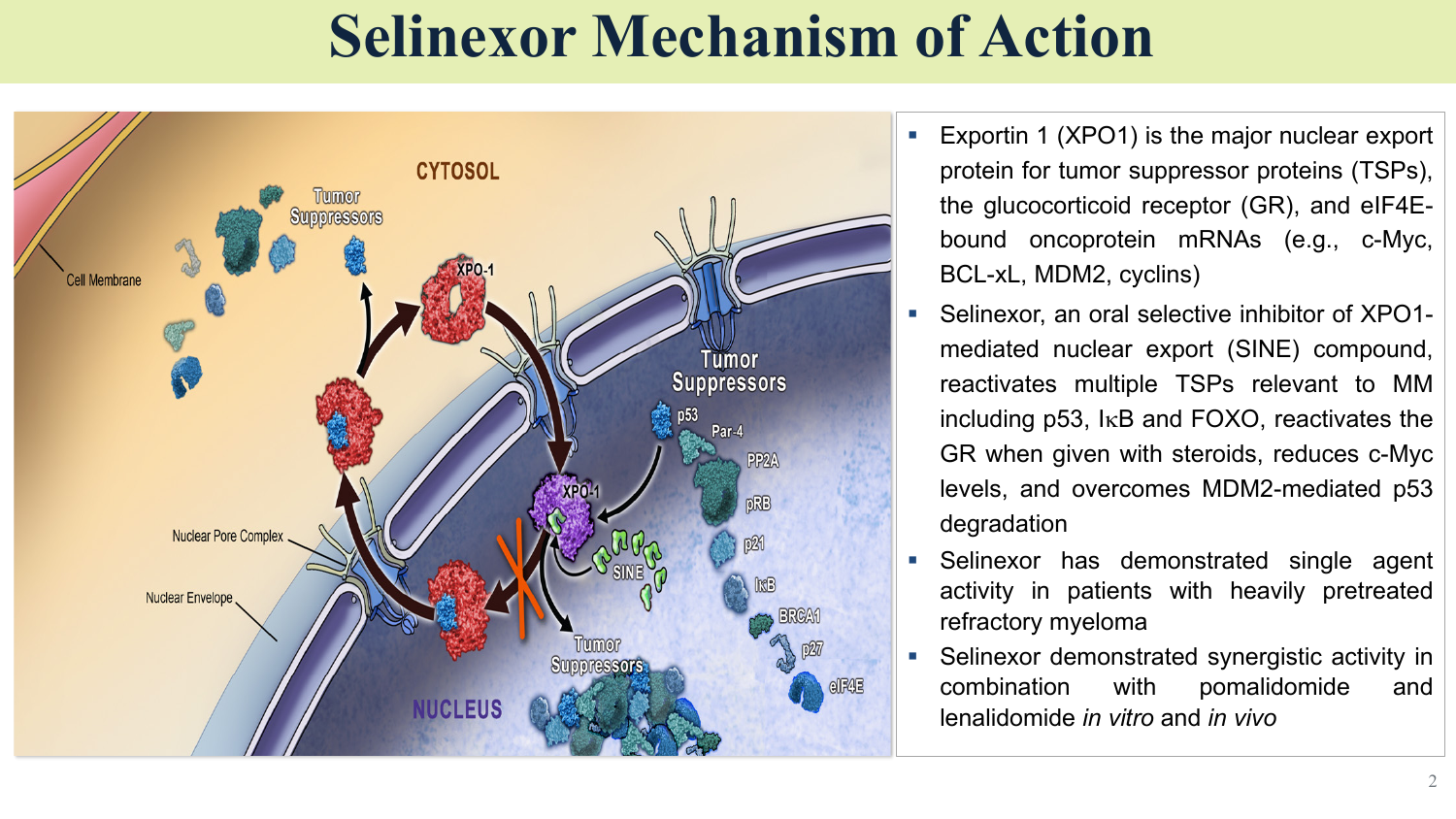# **STOMP Study Design**

- § **S**elinexor and backbone **T**reatments **O**f multiple **M**yeloma **P**atients (**STOMP**) is an open label, randomized (once vs. twice weekly dosing), dose escalation (Phase I) and expansion (Phase II) combination study in patients with relapsed/refractory multiple myeloma
- § **Objectives:**
	- Primary: maximum tolerated dose (MTD) and recommended phase 2 dose (RP2D)
	- Secondary: overall response rate (ORR) and duration of response (DOR) for each arm independently
- § **Dose Limiting Toxicity (DLT) Definition: Evaluable in Dose Escalation Cycle 1 Only**
	- § >1 missed dose (out of 4 doses once-weekly selinexor dose schedules), or >2 missed doses (out of 6 doses – twice weekly dose schedules) of selinexor during a cycle due to study-drug related toxicity
	- § Discontinuation of a patient before completing Cycle 1, due to study-drug related toxicity
	- Grade 3 nausea, vomiting, dehydration, diarrhea or fatigue lasting >3 days despite optimal supportive medications
	- Grade 4 neutropenia lasting  $> 7$  days or Grade  $\geq 3$  thrombocytopenia with clinically significant bleeding, petechiae or purpura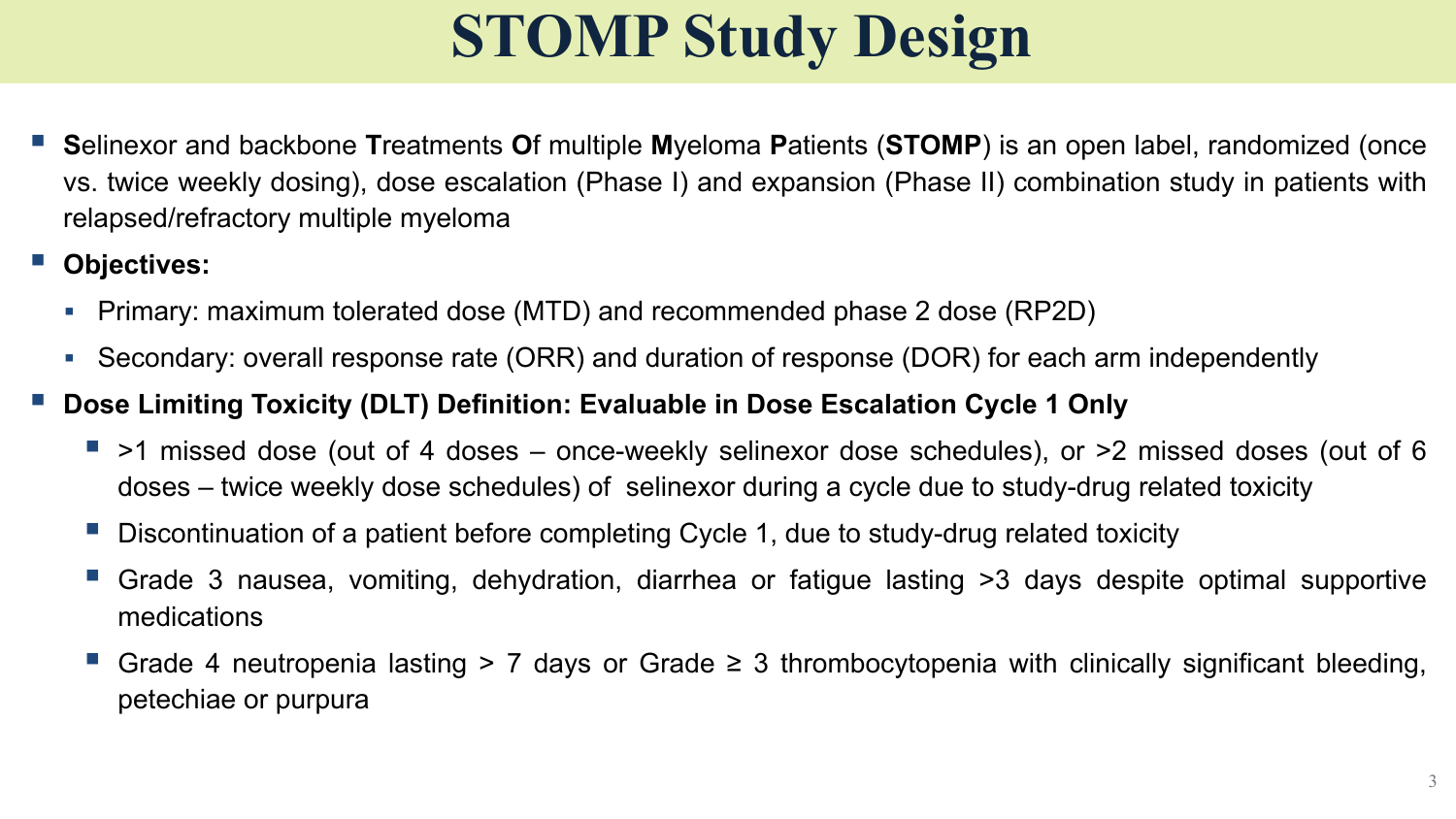## **STOMP Study Design (Cont.)**

- § **Patient Population SRd**: Patients who received ≥ 1 prior therapy (may include prior lenalidomide (LEN), as long as the patient's MM was not refractory to prior LEN; patients whose MM was refractory to LEN maintenance regimens will be allowed in this cohort)
- § **SRd Dose Escalation Scheme**: A standard 3 + 3 design will be used for all dose escalations which contains 2 Cohorts to evaluate QW vs. BIW selinexor dosing. LEN dosing will be 25 mg QD.

| Drug                   | <b>SVd ARM</b>                  | <b>SPd ARM</b>   | <b>SRd ARM</b>           | <b>SDd ARM</b>     |  |
|------------------------|---------------------------------|------------------|--------------------------|--------------------|--|
| <b>Selinexor, Oral</b> | $60 - 80$ mg BIW                | $60 - 80$ mg BIW | $60 - 80$ mg BIW         | 60 mg BIW          |  |
|                        | 80 - 100 mg QW                  | 80 - 100 mg QW   | 80 - 100 mg QW           | 100 mg QW          |  |
| Bortezomib, SC         | 1.3 mg/m <sup>2</sup> $-QW/BIW$ |                  | $\overline{\phantom{a}}$ |                    |  |
| Pomalidomide, PO       | --                              | $3 - 4$ mg, QD   | $\sim$ $\sim$            |                    |  |
| Lenalidomide, PO       | $\overline{\phantom{m}}$        | --               | 25 mg, QD                | $- -$              |  |
| Daratumumab, IV        | $- -$                           | --               | --                       | 16 mg/kg, QW       |  |
| Dexamethasone, Oral    | 40<br>20 mg BIW or              | 20 mg BIW or     | 20 mg BIW or<br>40       | 20 mg BIW or<br>40 |  |
|                        | mg QW                           | 40 mg QW         | mg QW                    | mg QW              |  |

Data presented will focus on the SRd arm. BIW=Twice Weekly, QW=Once Weekly, Dexamethasone will be dosed on selinexor dosing days  $4\mu$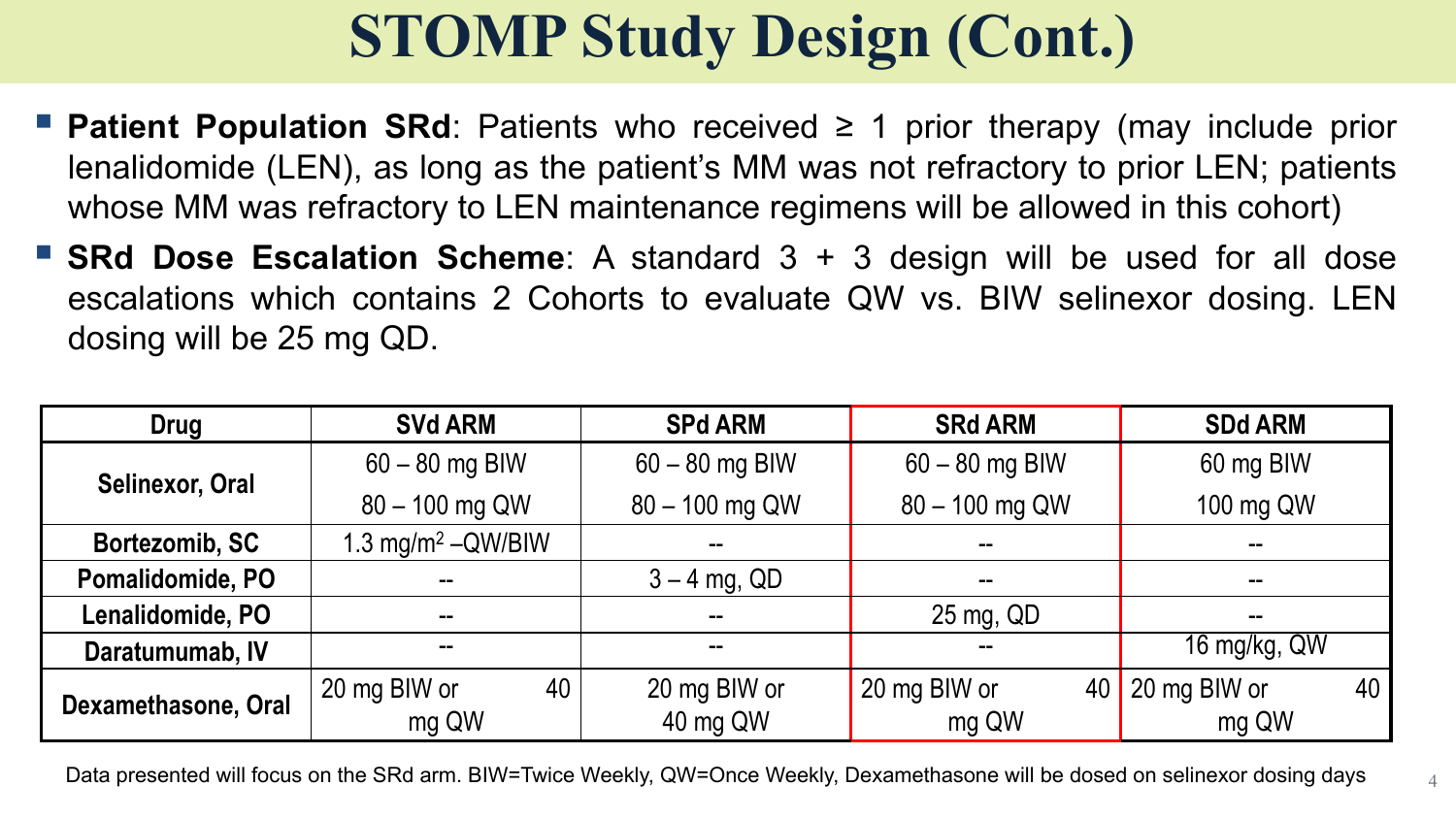#### **SRd Patient Characteristics**

| <b>SRd Patient Characteristics</b>                                                                                                                                                                | N                                           |  |  |
|---------------------------------------------------------------------------------------------------------------------------------------------------------------------------------------------------|---------------------------------------------|--|--|
| <b>Patients Enrolled as of November 1, 2017</b><br>$-60$ mg selinexor BIW $+25$ mg lenalidomide QD<br>-80 mg selinexor QW + lenalidomide QD<br>-60 mg selinexor QW + 25 mg lenalidomide QD (RP2D) | 19<br>5<br>6<br>8                           |  |  |
| Median Age, Years (range)                                                                                                                                                                         | $68(49-84)$                                 |  |  |
| Males : Females                                                                                                                                                                                   | 13 M : 6 F                                  |  |  |
| Median Years from Diagnosis to SRd Treatment, Years (range)                                                                                                                                       | $4(1-22)$                                   |  |  |
| <b>Median Prior Regimens (range)</b><br>-Refractory / Relapsed to Prior Lenalidomide Therapy<br>-Lenalidomide Naïve<br>-Prior Stem Cell Transplant                                                | 1 $(1 - 7)$<br>5(26%)<br>14 (74%)<br>8(42%) |  |  |
| <b>ISS at Diagnosis</b><br><b>ISS I</b><br><b>ISS II</b><br><b>ISS III</b><br><b>Unknown</b>                                                                                                      | 1(5%)<br>7(37%)<br>4(21%)<br>7(37%)         |  |  |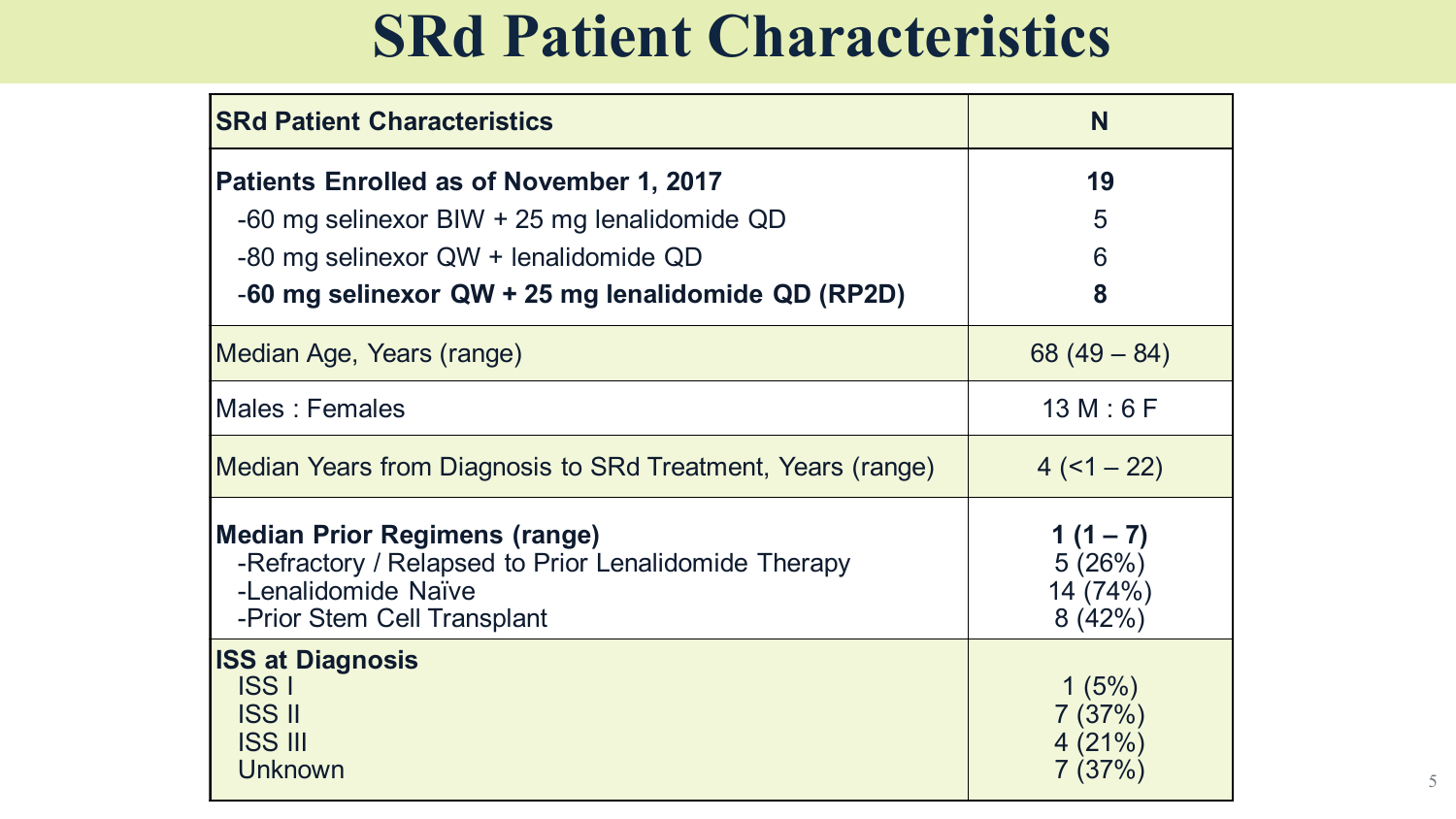### **SRd Related Adverse Events ≥ 3 Patients**

| <b>AE Term</b>          | 60 mg BIW, 80 mg QW Sel + 25 mg Len QD<br>$(N=11)$ |             |                          |              | 60 mg Sel QW + 25 mg Len QD<br>RP2D Patients (N=8) |             |             |              | <b>Total</b> |
|-------------------------|----------------------------------------------------|-------------|--------------------------|--------------|----------------------------------------------------|-------------|-------------|--------------|--------------|
| <b>Gastrointestinal</b> | Grade 1/2                                          | Grade 3     | Grade 4                  | <b>Total</b> | Grade 1/2                                          | Grade 3     | Grade 4     | <b>Total</b> | $(N=19)$     |
| <b>Nausea</b>           | 7(63.6%)                                           |             |                          | 7(63.6%)     | $6(75.0\%)$                                        |             |             | $6(75.0\%)$  | 13 (68.4%)   |
| Anorexia                | 5(45.5%)                                           | $1(9.1\%)$  | --                       | 6(54.5%)     | 3(37.5%)                                           | --          | ÷           | 3(37.5%)     | 9(47.4%)     |
| Constipation            | 4(36.4%)                                           | --          |                          | 4 (36.4%)    | $2(25.0\%)$                                        |             |             | $2(25.0\%)$  | 6(31.6%)     |
| Vomiting                | 3(27.3%)                                           | --          | --                       | 3(27.3%)     | 3(37.5%)                                           | --          | --          | 3(37.5%)     | 6(31.6%)     |
| Diarrhea                | 2(18.2%)                                           | --          | $\overline{\phantom{a}}$ | 2(18.2%)     | $2(25.0\%)$                                        |             | ÷           | $2(25.0\%)$  | $4(21.1\%)$  |
| <b>Altered Taste</b>    | 3(27.3%)                                           | --          | $\overline{\phantom{a}}$ | 3(27.3%)     |                                                    |             | $- -$       |              | 3(15.8%)     |
| <b>Constitutional</b>   |                                                    |             |                          |              |                                                    |             |             |              |              |
| Fatigue                 | 5(45.5%)                                           | 2(18.2%)    | $\overline{\phantom{a}}$ | 7(63.6%)     | 3(37.5%)                                           | 1(12.5%)    |             | $4(50.0\%)$  | 11 (57.9%)   |
| <b>Weight Loss</b>      | 4(36.4%)                                           |             |                          | 4(36.4%)     | $4(50.0\%)$                                        |             | --          | $4(50.0\%)$  | 8 (42.1%)    |
| Hematologic             |                                                    |             |                          |              |                                                    |             |             |              |              |
| Thrombocytopenia        | $1(9.1\%)$                                         | $2(18.2\%)$ | 6(54.5%)                 | 9(81.8%)     |                                                    | 3(37.5%)    | $2(25.0\%)$ | 5(62.5%)     | 14 (73.7%)   |
| Neutropenia             |                                                    | $4(36.4\%)$ | $2(18.2\%)$              | 6(54.5%)     | --                                                 | $2(25.0\%)$ | 3(37.5%)    | 5(62.5%)     | 11 (57.9%)   |
| Anemia                  | 3(27.3%)                                           | $1(9.1\%)$  |                          | 4(36.4%)     |                                                    |             |             |              | $4(21.1\%)$  |
| <b>Other</b>            |                                                    |             |                          |              |                                                    |             |             |              |              |
| <b>Dizziness</b>        | 2(18.2%)                                           | --          |                          | 2(18.2%)     | $2(25.0\%)$                                        |             |             | $2(25.0\%)$  | $4(21.1\%)$  |
| <b>Muscle Spasms</b>    | $1(9.1\%)$                                         | --          | --                       | $1(9.1\%)$   | 3(37.5%)                                           |             | ÷           | 3(37.5%)     | $4(21.1\%)$  |

6 **Related Adverse Events SRd Patients**: The most common adverse events include: nausea, anorexia, fatigue, (mainly G1/2) neutropenia and thrombocytopenia (mainly G3/4). GI adverse events were generally manageable with antiemetics. Thrombocytopenia was the most common side effect with 4 associated DLTs (2 pts each in the 60 mg BIW and 80 QW cohorts). One additional DLT of grade 3 anorexia was observed in the 60 mg BIW cohort. Thrombocytopenia and anorexia were reduced in the 60 mg QW cohort. Based on tolerability and anti-MM activity the RP2D of SRd is selinexor 60 mg QW, lenalidomide 25 mg QD and dexamethasone 40 mg QW.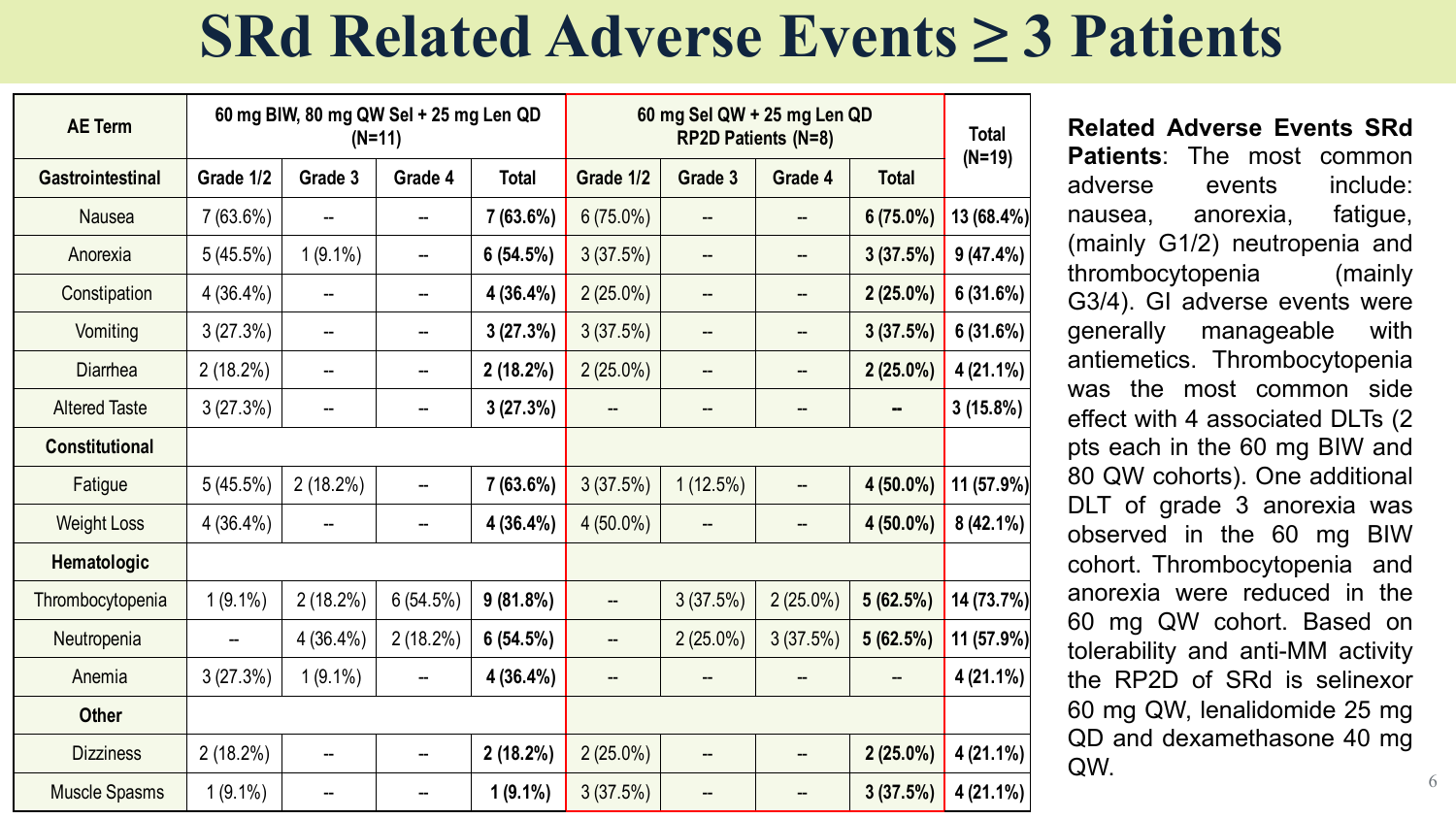## **SRd Efficacy**

| Best Responses <sup>†</sup> in Evaluable SRd Patients as of November 15 <sup>th</sup> , 2017 |       |                   |                   |                       |                            |                     |                      |                     |
|----------------------------------------------------------------------------------------------|-------|-------------------|-------------------|-----------------------|----------------------------|---------------------|----------------------|---------------------|
| Category                                                                                     | $N^*$ | <b>ORR</b><br>(%) | <b>CBR</b><br>(%) | <b>VGPR</b><br>$(\%)$ | PR <sup>#</sup><br>$(\% )$ | <b>MR</b><br>$(\%)$ | <b>SD</b><br>$(\% )$ | <b>PD</b><br>$(\%)$ |
| Len Naïve (all)                                                                              | 12    | $11(92\%)$        | 11(92%)           | 3(25%)                | 8(67%)                     | $\sim$ $\sim$       | 1(8%)                |                     |
| Len Naïve and $\leq$ 2 Prior Treatment<br><b>Regimens</b>                                    | 10    | $10(100\%)$       | 10 (100%)         | $3(30\%)$             | 7(70%)                     |                     |                      |                     |
| <b>Len Relapsed or Refractory</b>                                                            | 4     | $2(50\%)$         | 3(75%)            |                       | $2(50\%)$                  | (25%)               | 1(25%)               |                     |
| <b>All</b>                                                                                   | 16    | 13 (81%)          | 14 (88%)          | 3(19%)                | 10(63%)                    | 1(6%)               | 2(13%)               |                     |

†Responses were adjudicated according to the *International Myeloma Working Group* criteria,*\*three patients not evaluable for response: two deaths unrelated to myeloma, one withdrawal of consent before disease follow up.* **‡**three unconfirmed PR. ORR=Overall Response Rate (VGPR+PR), VGPR=Very Good Partial Response, PR=Partial Response, MR=Minor Response, SD=Stable Disease, PD=Progressive Disease, CBR=Clinical Benefit Rate (ORR+MR). Responses as of November 15, 2017 based on interim unaudited data.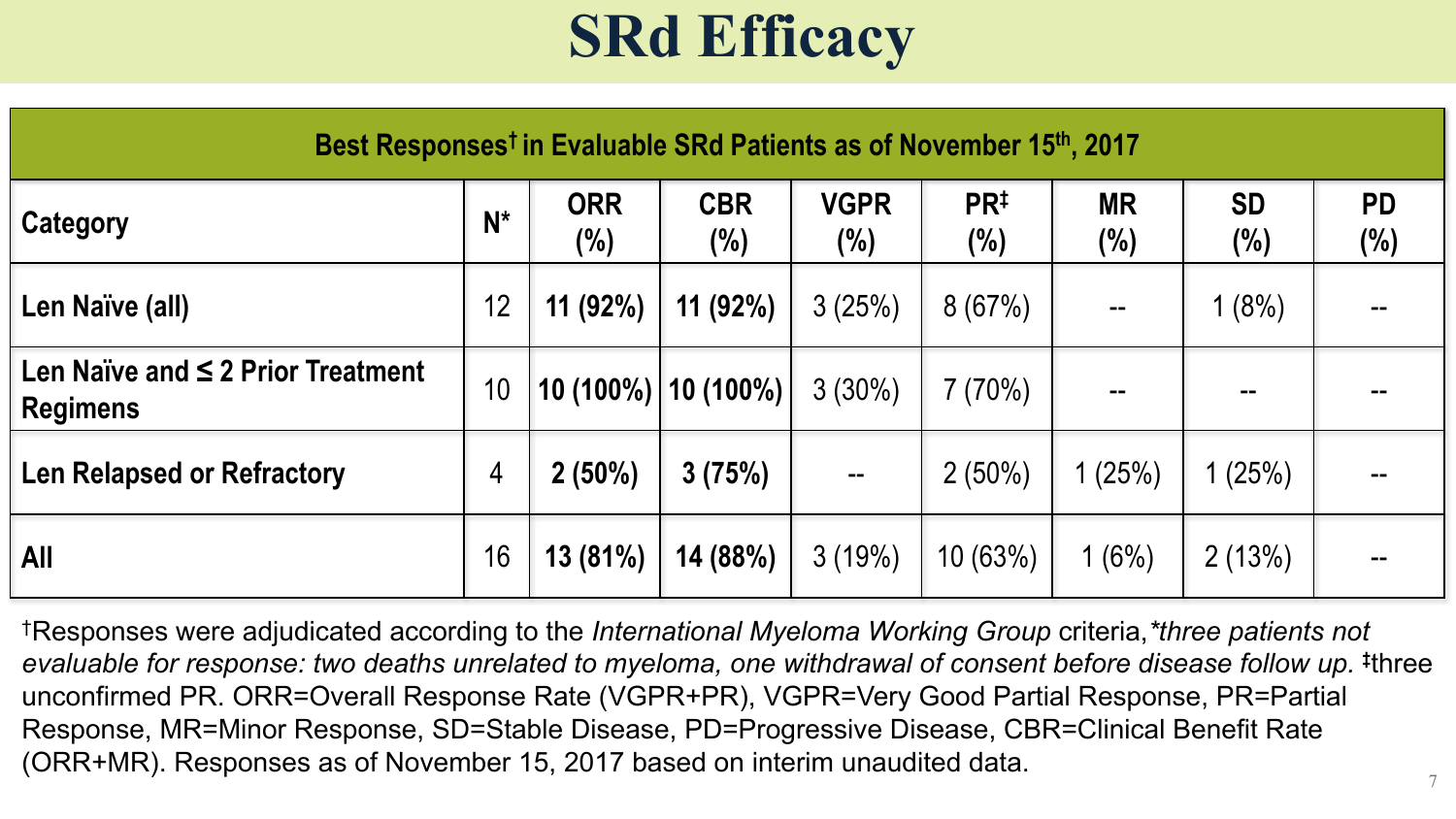#### **SRd Time on Study & Best Response**

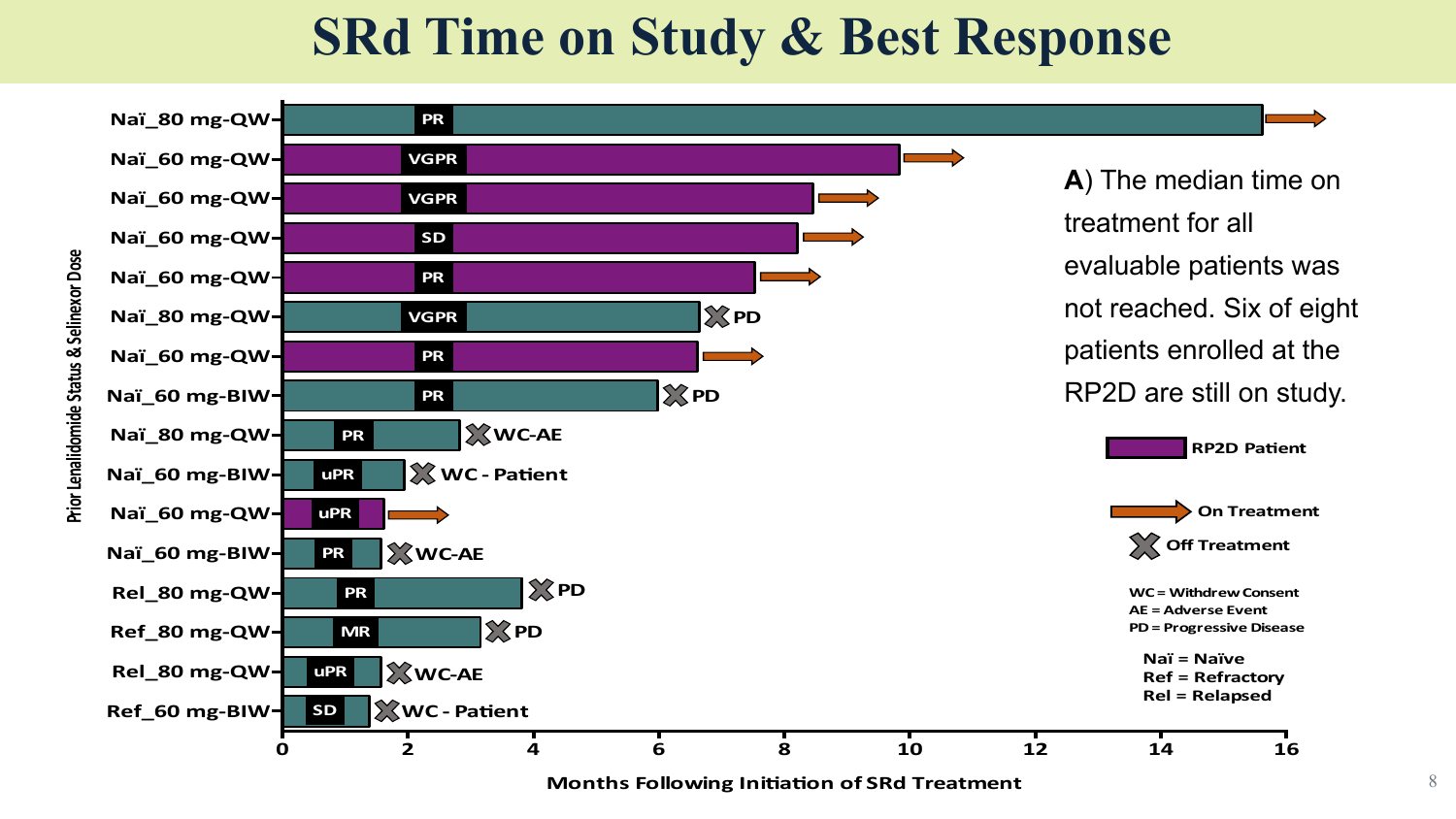#### **SRd Progression Free Survival**